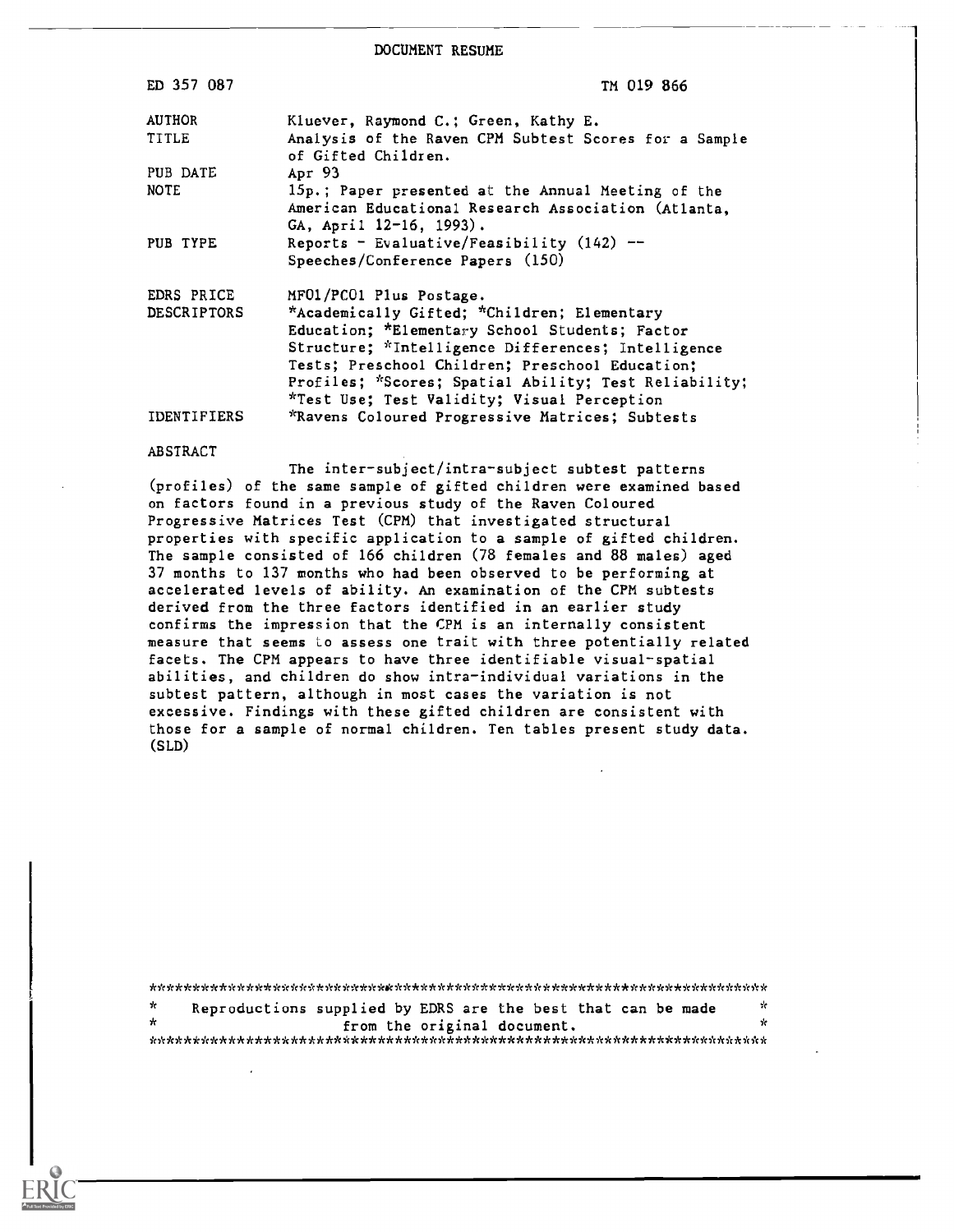,U.S. DEPARTMENT OF EDUCATION Obrarof Educational Research and Improvement EDUCATIONAL RESOURCES INFORMATION<br>CENTER (ERICI

This document has been reproduced as<br>received from the person or organization<br>originaling it

Minor changes have been made to improve.<br>reproduction quality

Points of view or opinions stated in this docu<br>men! I do Inot i necessarily irepresent official<br>OERI position or policy

"PERMISSION TO REPRODUCE THIS MATERIAL HAS BEEN GRANTED BY <u>CAYMOND C. KLUEVER</u>

TO THE EDUCATIONAL RESOURCES INFORMATION CENTER (ERIC)."

### Analysis of the Raven CPM Subtest Scores for a Sample of Gifted Children

Raymond C. Kluever, Ph.D. Associate Professor

Kathy E. Green, Ph.D. Associate Professor

University of Denver

Paper presented at the American Educational Research Association annual meeting, Atlanta, GA., April 1993.

TM019866

 $\blacktriangleright$  1

1St

 $\sim$  $\infty$  $\ddot{\bullet}$ ∾ ١Q  $\infty$  $\blacksquare$  $\mathbf{r}$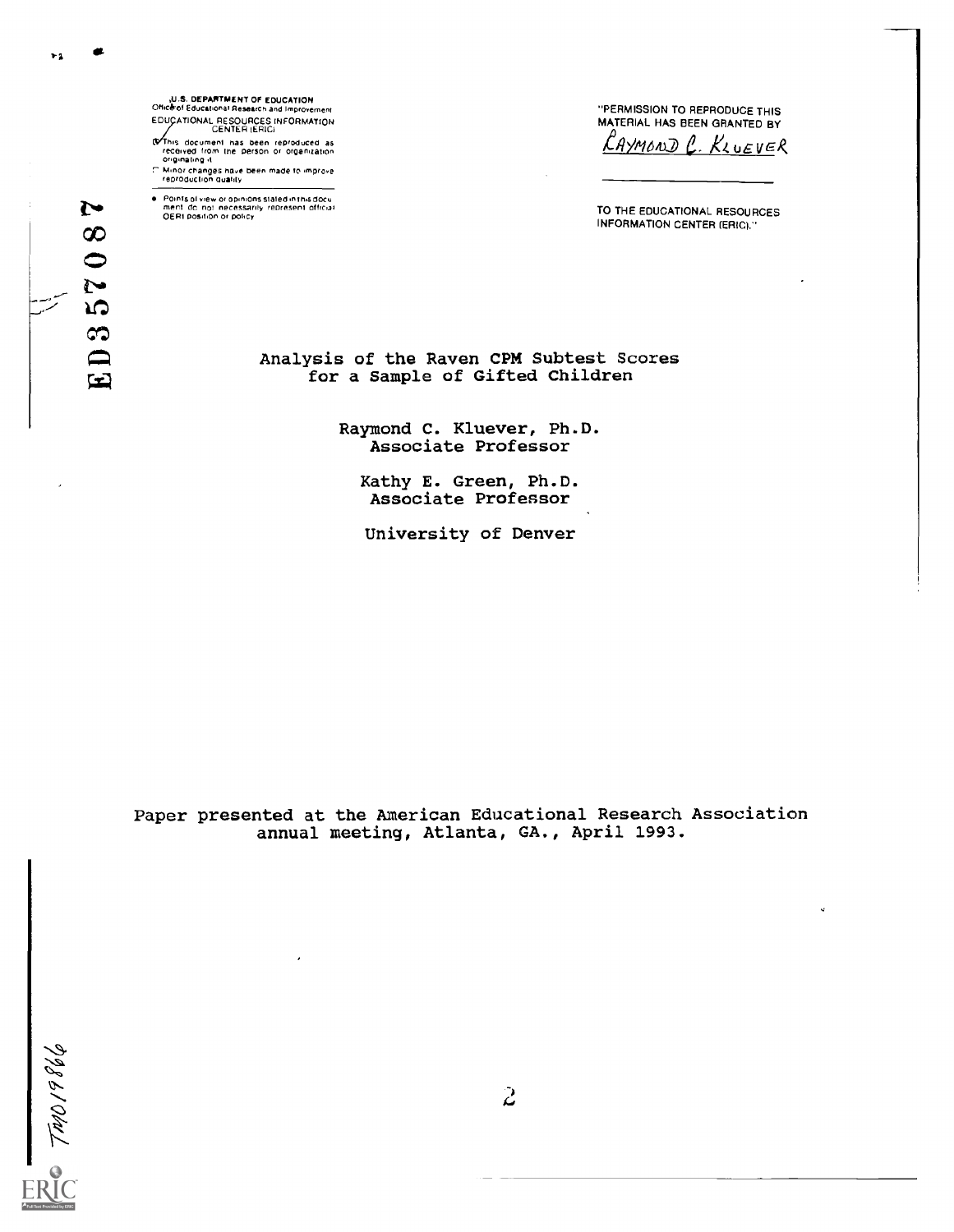### Analysis of the Raven CPM Subtest Scores for a Sample of Gifted Children

Cognition is a psychological construct consisting of many components which have been defined and then clustered into a variety of configurations by authors of different tests. Each test<br>component represents a sample of cognitive behaviors and these component represents a sample of cognitive behaviors and cumulative samples may be regarded as the author's concept of the major components of intellect. Honeck, Case, and Firment (1991) have described cognitive psychology as, ". . . the study of perception, learning, memory, reasoning, problem solving, decision making, and the like." (p. xiv).

Cognitive test batteries have different configurations of these components of cognition. Among common tests of cognitive abilities are measures such as the WISC III, in which 13 subtests (with many items in each subtest) comprise an appraisal of intellect (Wechsler, 1991). The WAIS-R has 11 subtests (Wechsler, 1981) and the Stanford Binet 4th Edition has 4 major areas each of which is made up of 3 or 4 subareas and each of these subareas has many items (Thorndike, R.L., Hagen, E.P. & Sattler, J.M., 1986). On the Kaufman ABC Battery, which is composed of cognitive and achievement sections, the cognitive section has 10 subtests which represent the areas that the Kaufmans have assembled as representing cognition (Kaufman, A.S. & Kaufman, N.L., 1983).

These cognitive abilities are clustered into subtests which represent patterns of intellectual strengths and weaknesses for any individual. Variations in subtest patterns are regarded as educationally significant since they reflect intra-individual patterns of cognitive functioning which are important understanding children's cognitive developmental patterns and achievement profiles. The relevance of subtest patterns has been discussed in test manuals accompanying each of the major cognitive measures mentioned above and in other interpretive literature. In discussing profile analysis as related to the WISC-R discussing profile analysis as related to the WISC-R interpretation, Sattler (1988) has written that,

"The goal of profile analysis is not to classify or categorize children; rather, it is to find clues about their abilities. Ideas generated from profile analysis must be viewed as hypotheses to be checked against other information about the examinee. By clarifying the functional nature of a child's learning problems, profile analysis may assist you in arriving at recommendations for clinical treatment, educational programs, or vocational placement." (p.166).

The analysis of profiles includes strategies for analyzing the extent of variation within it. Often, a statistical approach is used to analyze profile characteristics. Sattler commented that,



 $\mathbf{L}$ 

2

Ü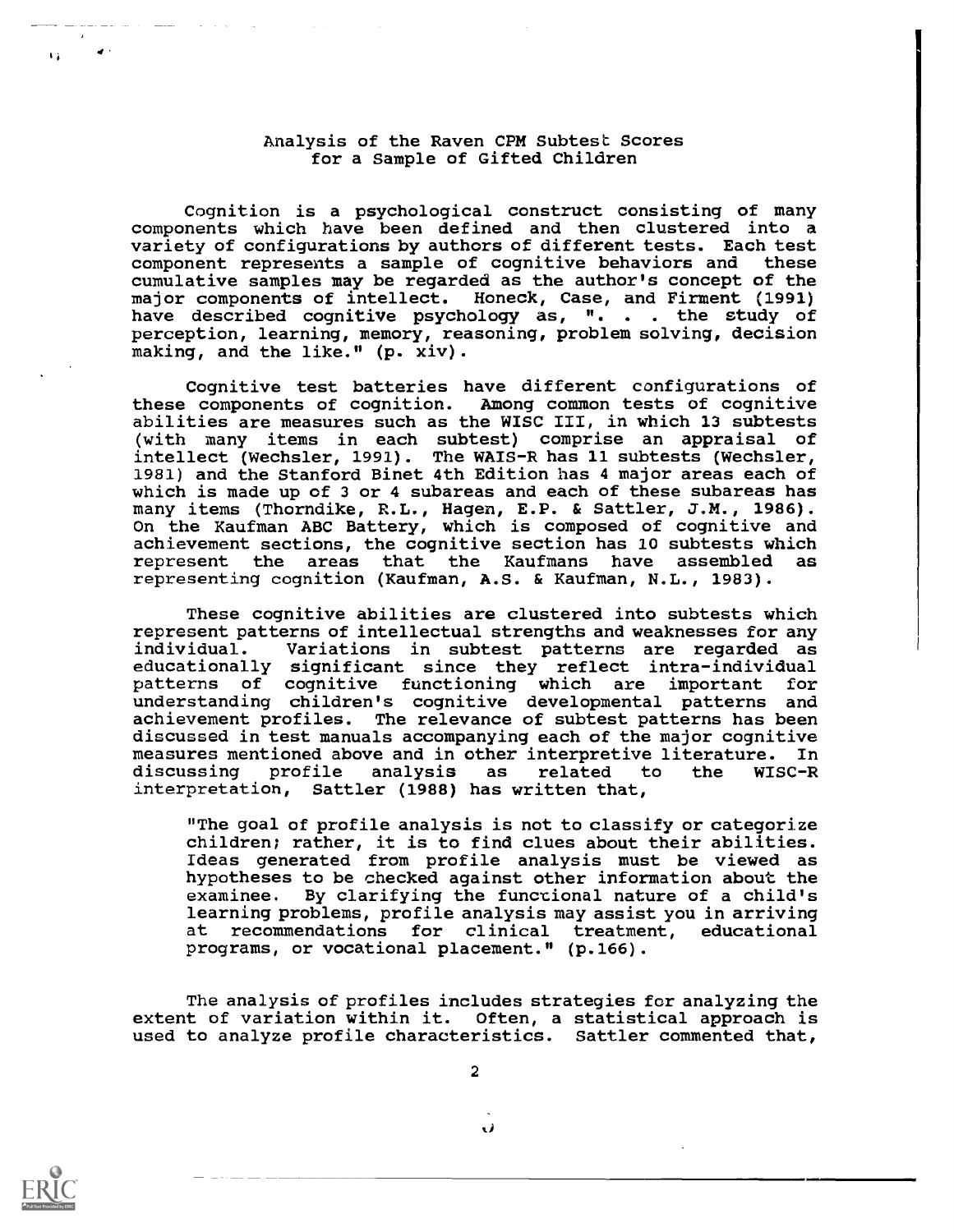"Profile analysis is dependent on the presence of statistically significant differences between scales, factor scores, or subtests that are compared." (p.167).

It is well known that profiles of individuals vary for a number of reasons. Children's cognitive development may exhibit unique patterns, affective and physical development varies, and differences in social, economic, and ethnic characteristics may influence profiles. Patte\_ns of child rearing may also impact the characteristics of the profile.

Profiles are useful in studying intra-individual variation in responses to a standard set of tasks presented to the individual. (profiles) are helpful in understanding children's development and for planning appropriate educational programs. Variation in patterns from child to child should be expected since that constitutes their individuality; their uniqueness and reflects their experiences. However, when profiles have unusual variations in patterns or in the size of subtest differences this may suggest a need for further study for a more in-depth understanding of a child's performance and/or behavior.

Kaufman (1976) analyzed the data of the 2200 subjects used in the standardization of the WISC-R and cautioned that,

". . the normal child - just like the exceptional child, does not have a flat WISC-R profile, and will often evidence relative strengths and weaknesses when  $h^*:$  test scores are subjected to empirical analysis." (p. 167).

But, Kaufman also indicated that, ". . . when a child has an unusual amount of scatter in his WISC-R profile, there may be diagnostic and remedial implications." (p. 167).

Although there is support for profile analysis as an analytical technique, there have been concerns about its use in individual cases. Criticism has centered about the potential Criticism has centered about the potential unreliability of measures of short samples of behavior and brief task performance. Using a statistical perspective, critics have indicated that large standard errors are reasons to use extreme caution in subtest analysis, and there are some critics who would advocate abandonment of subtest analysis as a procedure altogether (Kaufman, 1979).

Subtest analysis has a long history of use and is a common practice in test interpretation. It can provide useful information in understanding children but must be used within the context of what we know about human development, learning, and the child's environmental circumstances. Subtest analysis, used child's environmental circumstances. cautiously, can lead to useful applications in preparing individualized learning plans and in child management endeavors.



3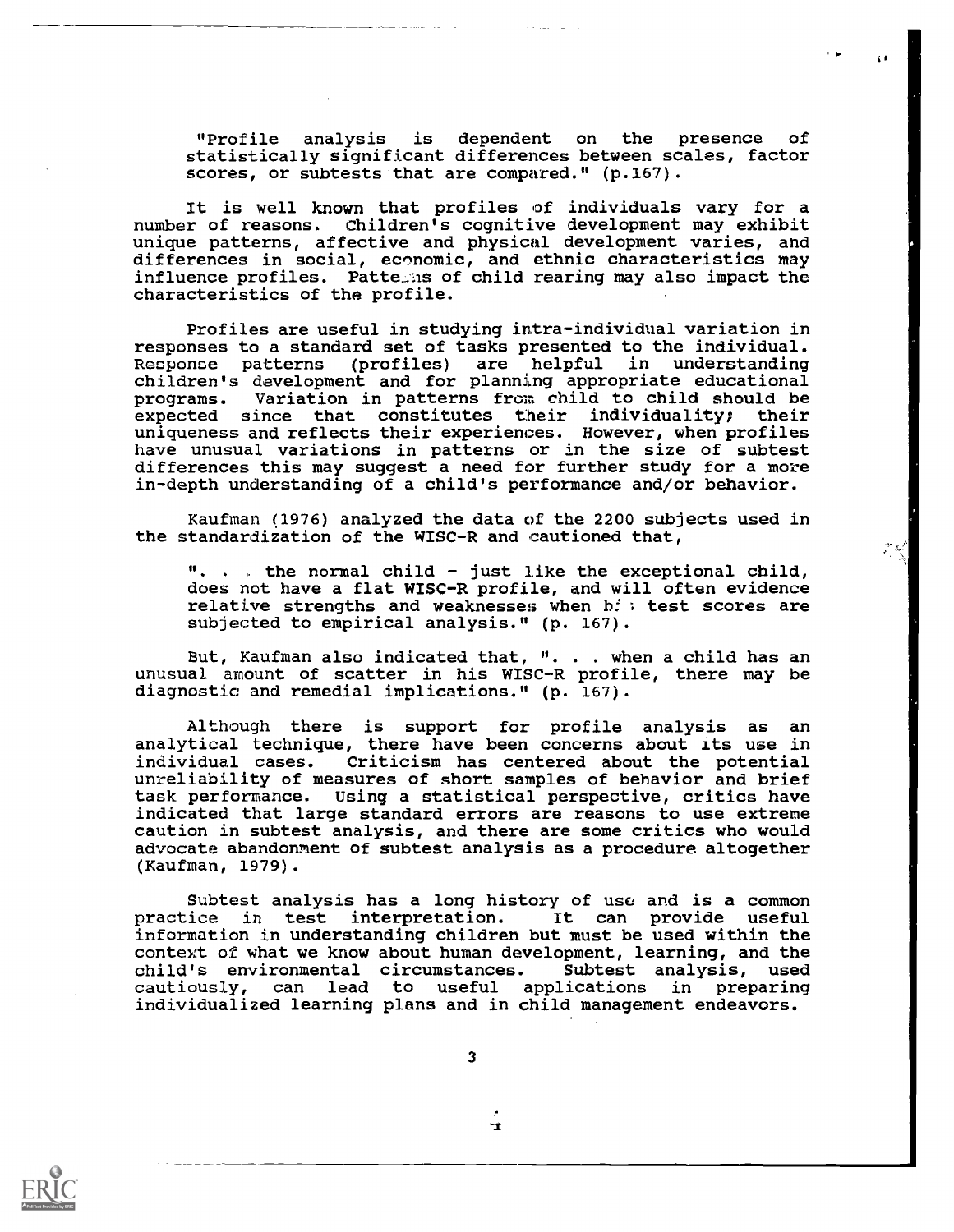Green and Kluever (1991) analyzed the structural properties of the Raven Coloured Progressive Matrices Test (Raven, 1962) in gifted children and concluded that the CPM added another useful dimension of cognition beyond that provided by other commonly used instruments when used for identification of gifted children. Furthermore, it was found to be "psychometrically sound with regard to reliability and internal structure" when used with gifted Three factors were identified; visual closure and pattern completion, visual analogies, and perceptual matching. They resemble the 3 areas of the CPM discussed in the Raven test manual (Raven, 1986) under the section on validity which suggests that validity characteristics of the CPM for the gifted children in this study are similar to those for the Raven standardization<br>sample. The emphasis of the Green and Kluever study was on the The emphasis of the Green and Kluever study was on the structural properties of the CPM with specific application to a sample of gifted children. The purpose of this study was to examine the inter-subject / intra-subject subtest patterns (profiles) of the same sample of gifted children based on the factors found in the previous study. CPM subtest patterns within subjects and across subjects for children with extreme scores were of special interest as well as patterns reflecting age, gender, and Binet-LM IQ variations. Suggestions for educational programming applications are listed.

#### Method

The sample for this study consisted of 166 children who were observed by their preschool teachers and parents to be performing at accelerated levels of ability for their age. They were referred to the University Assessment Center for further study by their parents upon the recommendation of their teachers and/or There were 78 females and 88 males in the study ranging in age from 37 months to 137 months but with most children at the younger end of the age continuum. Males were slightly older than females (see Table 1). Children's Stanford-Binet IQ's ranged The mean Binet IQ was 139 with nearly indentical mean  $IQ's$  for females ( $IQ = 140$ ) and males ( $IQ = 138$ ). Table 1 provides a description of this sample.

### Place Table 1 here.

Raven CPM items were grouped into 3 subtests as identified in a previous study (Green & Kluever, 1991). The most interpretable factor analysis of those data was a 3 factor solution using a varimax rotation with loadings of .35 or higher used to determine item fit with factors. Each of these 3 factors was considered to be a subtest of the CPM for purposes of this study. The 11 items that loaded on more than one factor at >.35 were categorized as belonging to the factor on which they had the highest loading. These <sup>3</sup> factors, using a corrected solution (Jensen, 1990),



 $\bullet$   $\bullet$ 

r-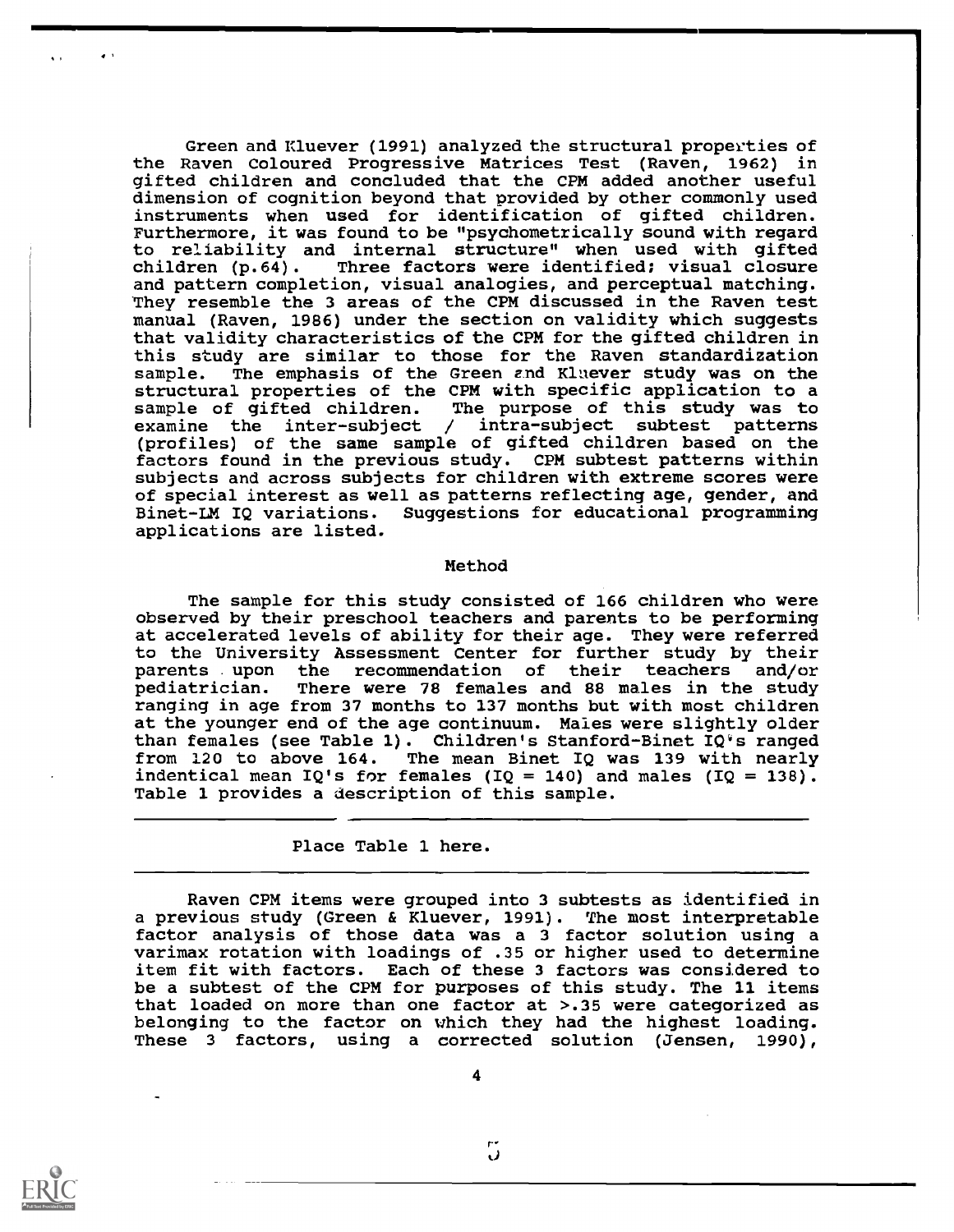accounted for 51 percent of the variance. The items and their corrected factor loadings that were attributed to each of the 3 subtests are listed in Table 2 below. Factor 1 was interpreted to require completion of visual analogies, factor 2 involves visual closure and pattern completion abilities, and factor 3 was a perceptual matching task.

#### Place Table 2 here.

Each subject's score on each subtest was defined as the number of correct items. Males tended to have higher mean scores on each subtest than females but they were also slightly older than females. Each subtest had a different number of items which accounts for some the difference in mean score from one subtest to another. Table 3 below is a description of these subtest means and differences in female/male scores.

### Place Table 3 here.

Although there were essentially no gender differences among subtest scores, the scores for each subtest did increase with age. These increases are described in Table 4 where it will be noted that large increases in raw scores are associated with subtests 1<br>and 2 but much smaller increases with subtest 3. Perceptual and 2 but much smaller increases with subtest 3. matching as a task is one on which children achieve early success and demonstrate continuing development throughout the age scale range tested. But, children demonstrate relatively less early success on the visual closure/pattern matching and the visual analogies problems. However, they show continuing growth in this skill as they mature from 3 years to 10 years of age where nearly all of the designs are correctly identified. Table 4 which follows is description of this pattern of progression in scores with increasing age for each of the subtests.

#### Place Table 4 here.

The correlations among the CPM subtests were moderately high (.53 to .61). Certain other variables were correlated with each subtest score to explore these relationships. Age was found to be moderately correlated with each subtest but the Binet IQ showed no relationship to subtest scores. Table 5 lists these correlations and Table 6 which follows shows that the correlation patterns for males and females are nearly indentical to each other and to the pattern for the total group.

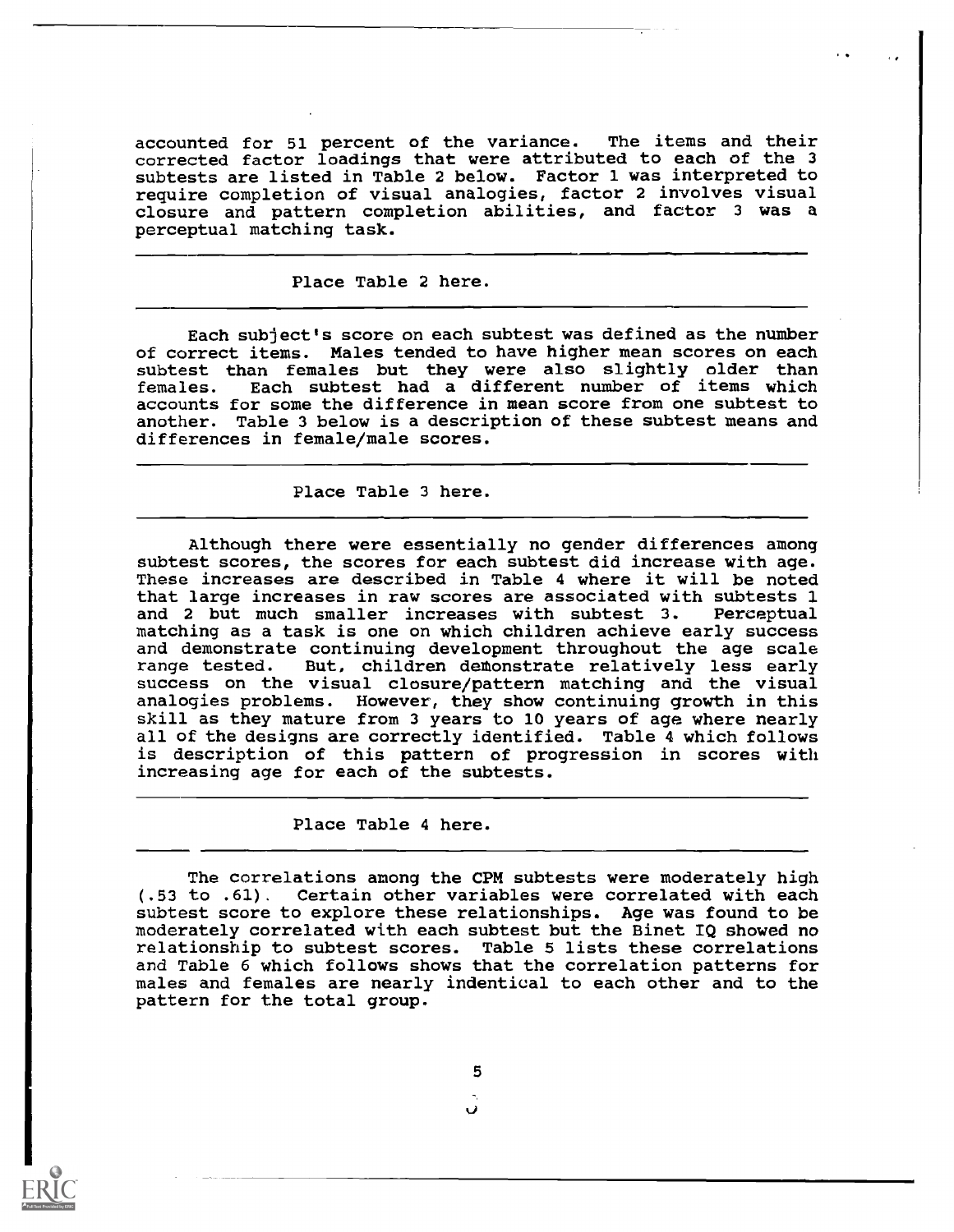Place Table 5 here.

Place Table 6 here.

The moderately high correlation of children's age with each subtest suggested that it contributed significantly to the change in subtest score. Therefore, partial correlations were calculated to provide an indication of the relationship of subtests to each other controlling for the effect of age. These partial correlations were much lower than the original values. The correlation of subtest 1 with 2 decreased from .53 to .17. The subtest 2 correlation with subtest 3 decreased from .61 to .40 and the correlation of subtest 3 with subtest 2 decreased from .53 to<br>.21. These partial correlation values suggest that the three These partial correlation values suggest that the three subtests are relatively independent of each other and probably represent unique visual-spatial abilities.

Place Table 7 about here.

Place Table 8 about here.

A further concern in this study was the pattern of performance of children at the extremes of the 3 subtest scales. From Table 3 it was reported that the range of scores for subtest 1 was from 1 to 14, for subtest 2 it was from 1 to 9, and for subtest 3 it was from 1 to 11. Significant variation within subtest patterns is defined as a statistical procedure within many test manuals. For purposes of this study, subtest scores that were one or more standard deviations above or below the mean for the subtest were regarded as showing significant variation.

A pattern of age differences became apparent in analyzing the scores for children at the highest and lowest ranges of subtest scores. On subtest 1, the mean age for children having 1 or 2 On subtest 1, the mean age for children having 1 or 2 items correct was 58.2 months but children who had 12 to 14 items correct had a mean age of 138 months. On subtest 2, a similar pattern was observed. Children with 3 or fewer items correct had a mean age of 51.7 months but children with 8 or 9 items correct had a mean age of 92.6 months. And, on subtest 3, children with 4 or fewer items correct had a mean age of 57.5 months while children



 $r - r$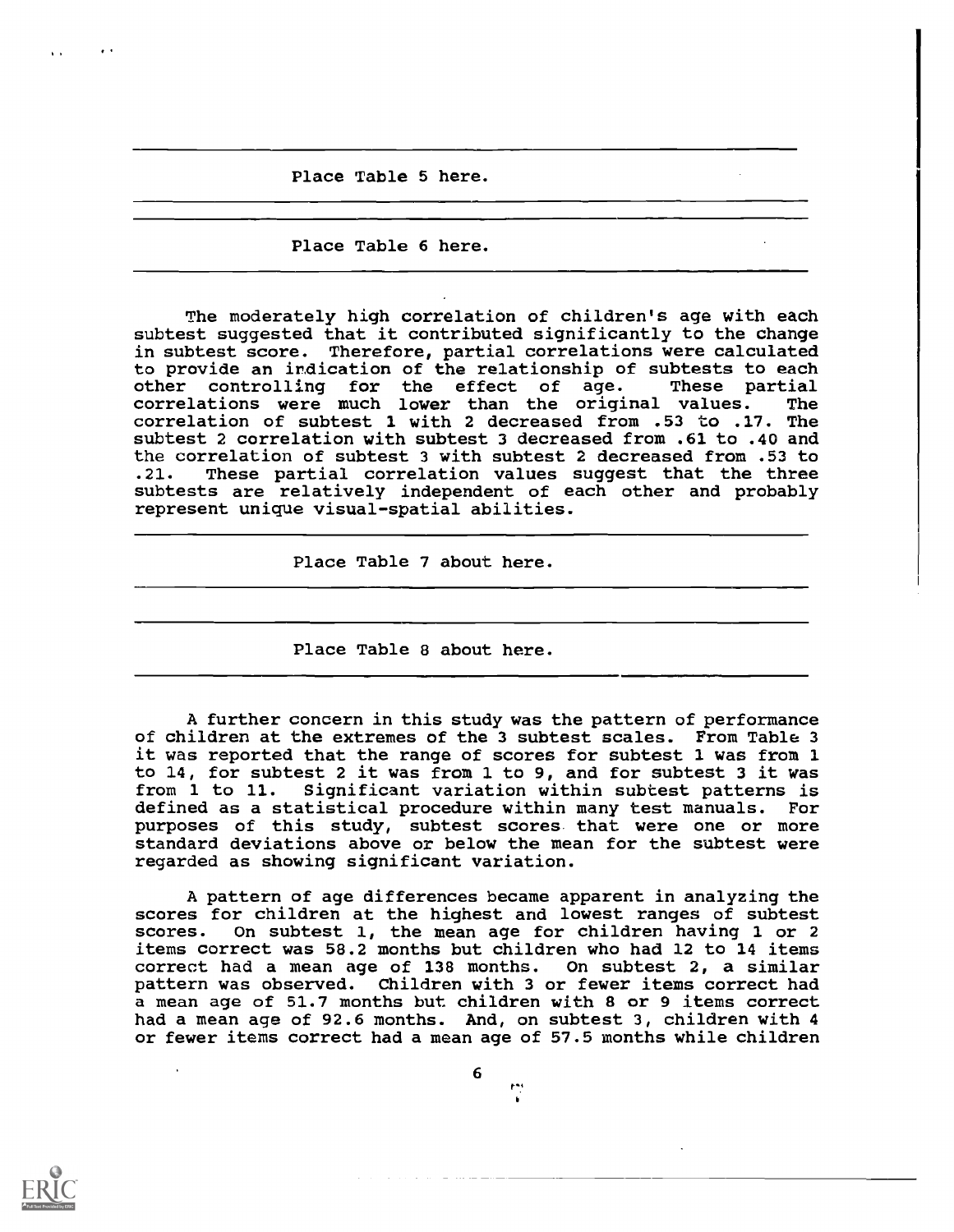with 10 or more items correct had a mean age of 95 months.

When the combination of scores on all 3 subtests was combined for children, the mean age for children with the highest scores on all 3 subtests was 109 months while the mean age for children with<br>the lowest scores on all 3 subtests was 48 months. The within the lowest scores on all 3 subtests was 48 months. subject variation of high and low subtest scores as used in this study was extremely minimal. That is, no child was identified who had a very high score on one or two subtests and very low scores on the other one or two subtests. Tables 9 and 10 below display these performance patterns.

When Binet-LM IQ's of children with scores at the extremes of the Raven subtest profile were viewed, no pattern of Binet IQ could be associated with high or low Raven scores on any of the three subtests. The range of Binet IQ's and the means were nearly the same for children in both the high and low Raven score groupings for all three subtests. Evidence from this study suggests that visual spatial tasks of the Raven subtests are different from the tasks on the verbally oriented Binet scale.

Place Table 9 about here.

Place Table 10 about here.

#### Discussion

An examination of the subtests of the Raven CPM test derived from the 3 factors of the test identified in an earlier study confirmed the impression that the CPM is "an internally consistent measure that seems to assess one trait with 3 potential, related facets" (Green & Kluever, 1991, p. 63). The raw scores for each subtest showed a consistent increase with age. Very few inconsistencies were found where children's uneven growth is reflected in intra-individual subtest patterns. That is, children with high scores nearly always had 3 high scores and children with low scores typically had 3 low scores. Combinations of low and high scores within the same individual were rare.

In this sample of gifted children, the ages clustered near the younger end of the continuum. But, their patterns of success on the Raven subtests indicate that far more children had significantly high Raven subtest scores than significantly low scores. This is indicated in Tables 9 and 10 and is expected for this sample of gifted children. With more difficult items on the test, there may have been a more balanced distribution of significantly high and significantly low score profiles. This is an area for further development.



U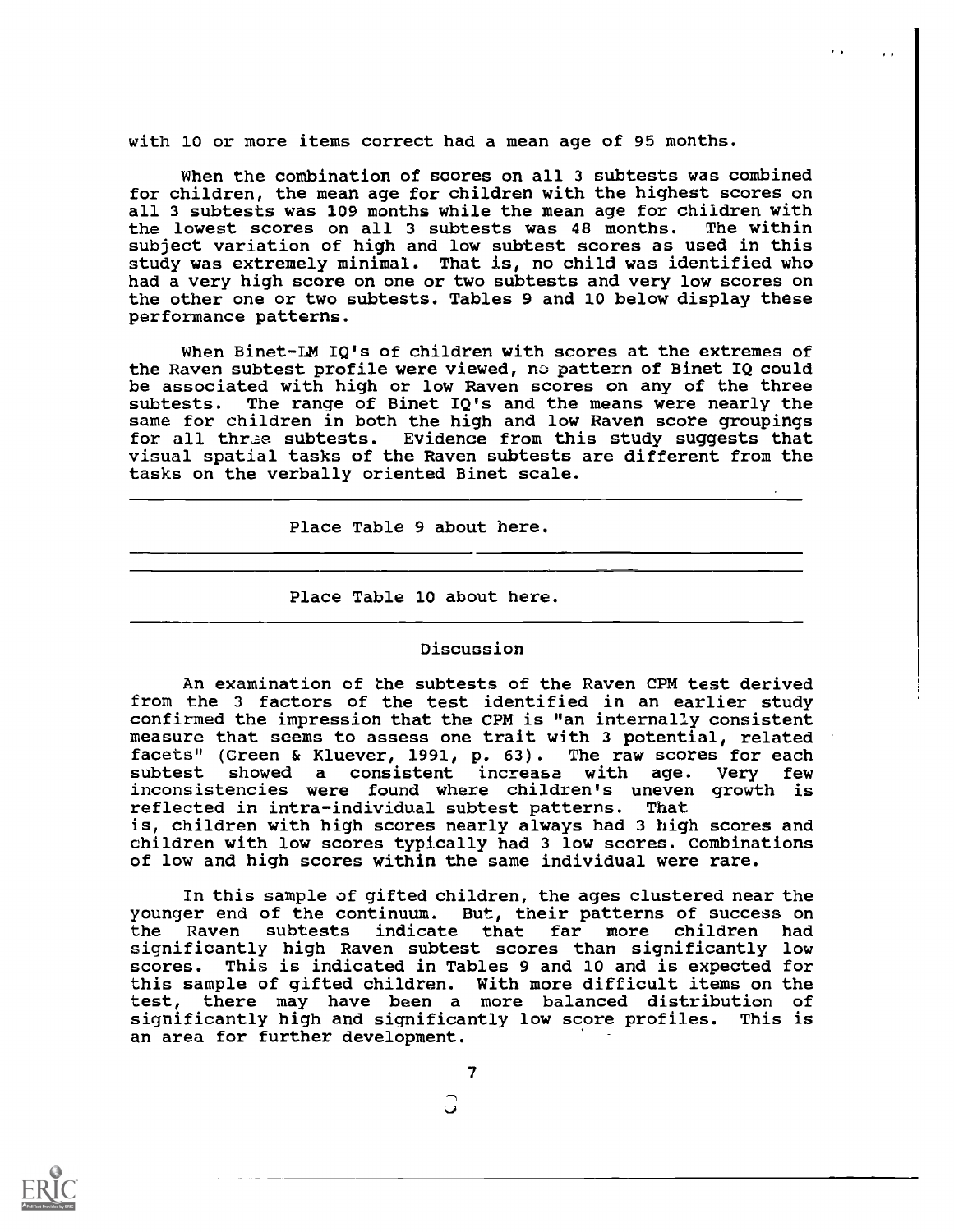Age was found to correlate moderately with each of the 3 subtests and the subtests themselves were moderately correlated. Since age appeared to be highly related to increases in scores, a partial correlation was used to analyze the relationship between subtests controlling for the effect of age. These partial correlations resulted in significantly lower correlation values between the subtests. The three subtests seem to represent 3 independent visual spatial abilities.

The very low, almost negligible correlations with the Binet LM IQ's suggests again that neither the CPM test nor any of the subtests are related to this more verbally oriented scale. The CPM and subtests seem to provide additional and complementary information about childrens' cognition to that provided by the Binet scale. The combination of verbal cognition along with visual spatial processing ability is useful in understanding a child's pattern of approach to learning.

Among the subtests, children had the highest mean score on the perceptual matching task  $(M = 7.8)$  and the lowest mean score on the analogies task  $(M = 5.5)$ . Although there were variations in the number of items on each subtest (analogies had the greatest number of items), there is a suggestion of differences in the age when children acquire sufficient maturity to achieve success on different types of cognitive tasks. If the subtests are regarded as independent cognitive visual spatial processing tasks, then it appears that some tasks represent earlier emerging abilities which mature quickly with scores reaching the ceiling of the test (perceptual matching tasks) and some tasks are later emerging abilities (visual closure, pattern matchings) which stretch upward but not reaching the ceiling level as readily as on the perceptual matching task. The perceptual matching task resembles a concrete operational stage of development whereas the analogies and pattern matching tasks seem to represent a more abstract cognitive processing task. Within the framework of Guilford's model of the Structure of the Intellect (Guilford, 1967), the perceptual matching tasks seem to represent Figural Units and Classes whereas the analogies and visual closure - pattern matching tasks resemble Figural Relations, Systems, Transformations, and Implications tasks. These are different Products within the SOI model and suggest again that the three Raven subtests are unique cognitive abilities requiring different visual spatial processing skill. They are SOI Figural abilities but different Products of Figural abilities.

Implications from this study suggest that the CPM has three identifiable visual-spatial abilities and that children do show intra-individual variation of subtest pattern but inmost cases the variation is not excessive. Although this sample consists of a group of gifted children, the finding is consistent with the observations of Kaufman cited above concerning the variation of WISC-R subtest patterns for a sample of normal children. Unusual



8

 $\Omega$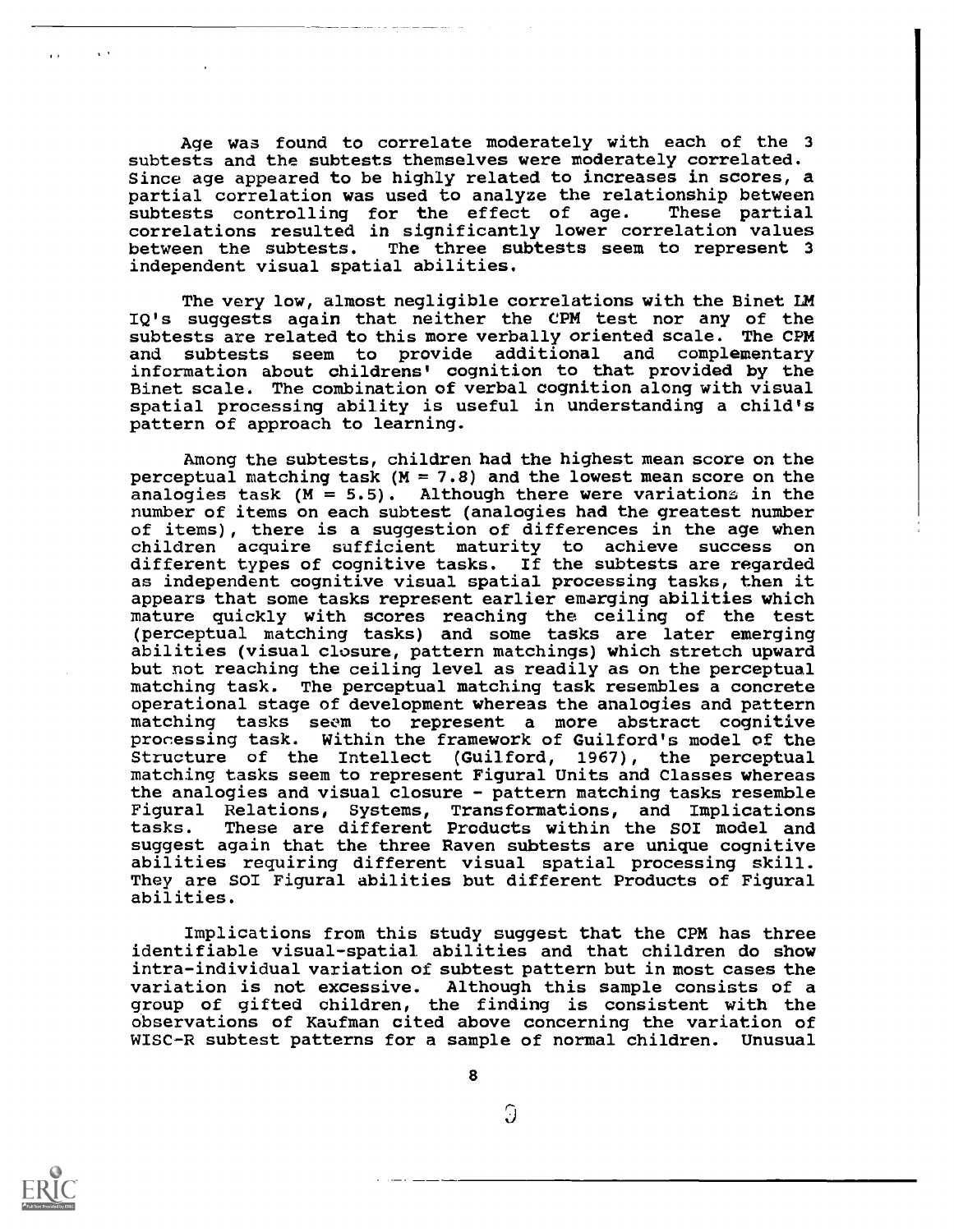subtest patterns should be investigated further though.

These findings may be significant in understanding childrens' progress in early reading readiness, spelling, arithmetic, and handwriting tasks which may be delayed or accelerated abilities. A task analysis of the cognitive requirements of these curricular tasks can provide further insight into this problem. These findings have a potentially significant implication for understanding gifted children with some types of learning disabilities and/or other delays.

#### References

- Green, K.E. & Kluever, R.C. (1991). Structural properties of Coloured Progressive Matrices for a sample of gifted children. Perceptual & Motor Skills. 72, 59-64.
- Guilford, J.P. (1967). The Nature of Human Intelligence. New York: McGraw Hill Book Co.
- Honeck, R.P., Case, T.J.S., Firment, M.J. (1991). Introductory Readings for Cognitive Psychology. Sluice Dock, Guilford, CT.: Dushkin Publishing Group.
- Jensen, A.R. (1980). Bias in Mental Testing. New York: Free Press.
- Kaufman, A.S. (1976). A new approach to the interpretation of scatter on the WISC-R. Journal of Learning Disabilities. 2, 160-168.
- Kaufman, A.S. (1979). Intelligent Testing with the WISC-R. New York: John Wiley & Sons.
- Kaufman, A.S. & Kaufman, N.L. (1983). K-ABC: Kaufman Assessment Battery for Children. Circle Pines, MN.: American Guidance Services.
- Raven, J.C. (1962). Coloured Progressive Matrices. London: H.K. Lewis & Co. Ltd.
- Raven, J.C., Court, J.H., and Raven, J. (1986). Manual for Raven's Progressive Matrices and Vocabulary Scales. London: H.K. Lewis & Co. Ltd.
- Sattler, J.M. (1988). Assessment of Children; Third Edition. San Diego: Jerome M. Sattler, Publisher.
- Thorndike, R.L. Hagen, E.P. & Sattler, J.M. (1986). Stanford Binet Intelligence Scale: Fourth Edition. Chicago: Riverside Publishing Co.

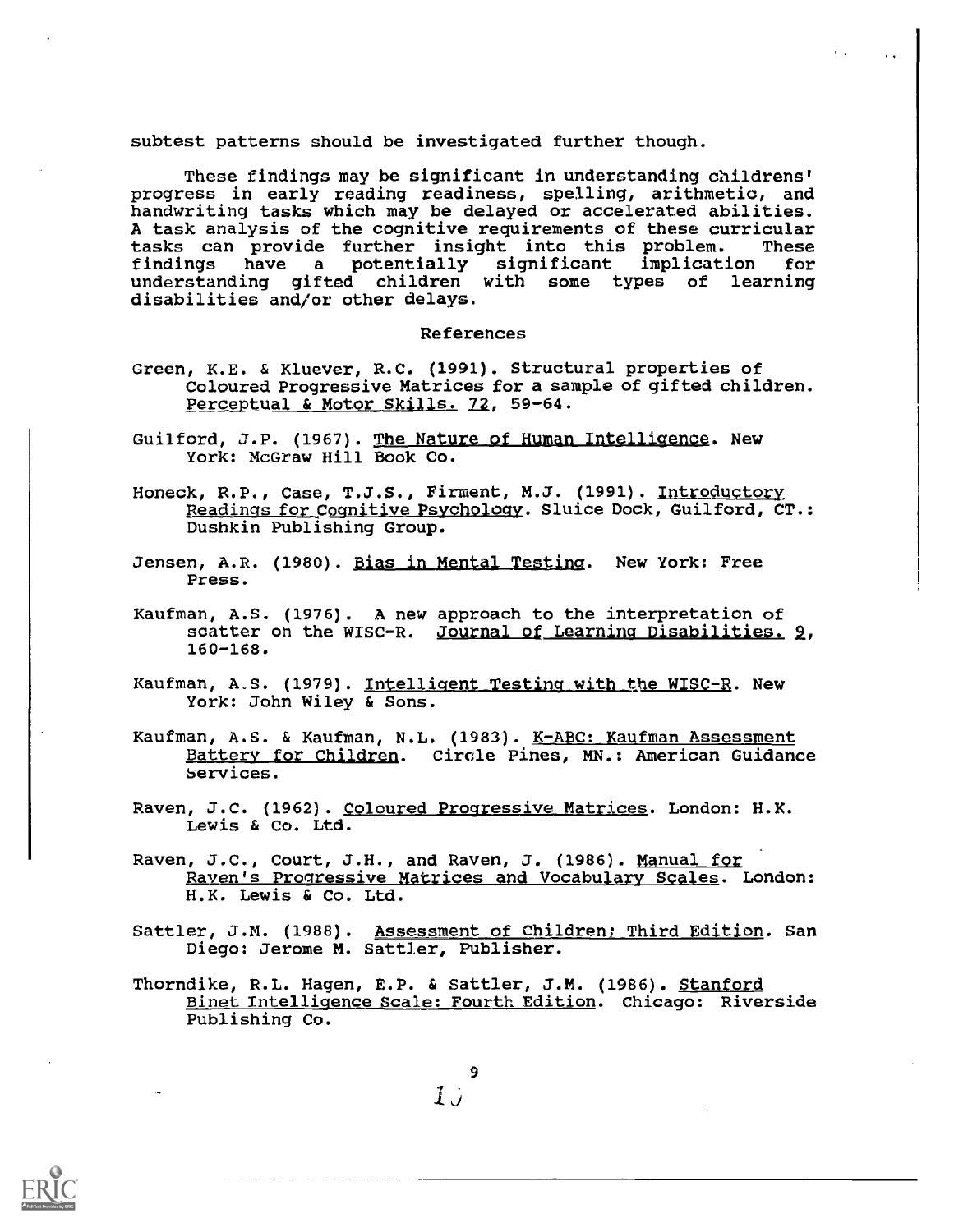Wechsler, D. (1981). Wechsler Adult Intelligence Scale: Revised. San Antonio: Psychological Corporation.

Wechsler, D. (1991). WISC III - Wechsler Intelligence Scale for Children: Third Edition. San Antonio: Psychological Corporation.

a

Table 1

 $\sim 100$ 

 $\mathbf{r}$ 

Description of the Sample

| Variable Mean SD Range                                       |  | Total Group Females |  | Mean SD Range Mean SD Range | Males |  |
|--------------------------------------------------------------|--|---------------------|--|-----------------------------|-------|--|
| Age (mo.) 69.3 22.0 37-137 67.4 23.2 37-137 71.0 21.4 40-132 |  |                     |  |                             |       |  |
| Binet IQ 139 12.8 120-164 140 12.3 121-164 138 13.2 120-164  |  |                     |  |                             |       |  |

Table 2

Raven CPM Items and Factor Loadings Attributed to Each Subtest

|                 | Subtest 1 | Subtest 2      |     | Subtest 3       |     |
|-----------------|-----------|----------------|-----|-----------------|-----|
| <b>B11</b>      | .82       | <b>B3</b>      | .64 | AB6             | .53 |
| <b>B12</b>      | .97       | AB1            | .89 | AB12.40         |     |
| <b>B10</b>      | .58       | B2             | .75 | AB10            | .51 |
| <b>B9</b>       | .73       | AB3            | .63 | A8              | .45 |
| AB <sub>8</sub> | .68       | A9 I           | .57 | A10             | .50 |
| <b>B8</b>       | .61       | AB5            | .58 | <b>B4</b>       | .41 |
| A11             | .60       | A1             | .68 | AB <sub>2</sub> | .36 |
| A12             | .66       | AB11           | .45 | A <sub>5</sub>  | .87 |
| <b>B6</b>       | .52       | A <sub>3</sub> | .55 | A4              | .58 |
| AB4             | .57       |                |     | A2              | .92 |
| AB9             | .53       |                |     |                 |     |
| A7              | .41       |                |     |                 |     |
| B7              | .38       |                |     |                 |     |
| AB7             | .60       |                |     |                 |     |



 $\ddot{\phantom{a}}$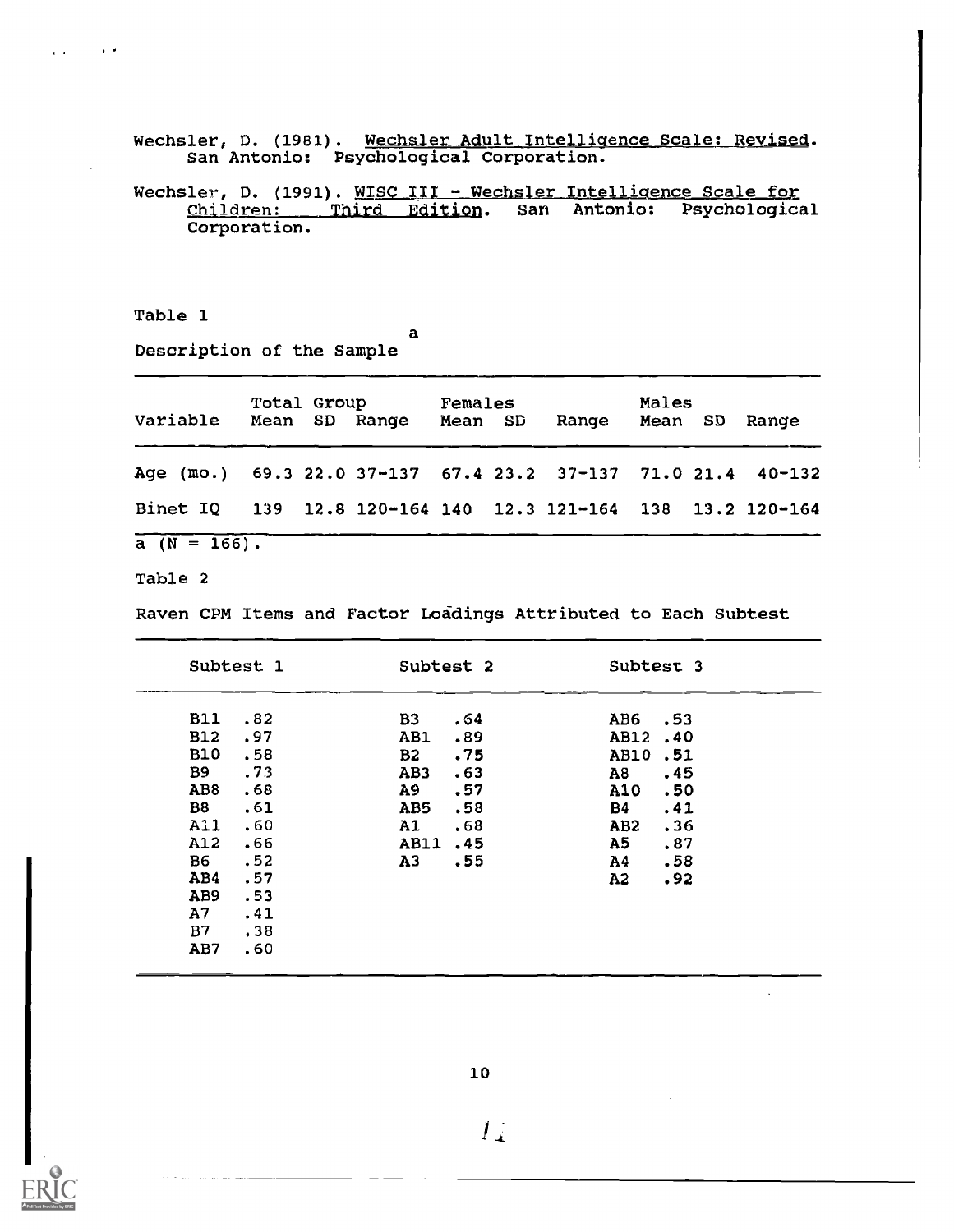Means and Standard Deviations of Raven Subtest Scores by Total Group and by Gender

and the state  $\sim$ 

| Subtest                | No. of<br>Items | Total Group<br>Mean SD<br>Range                | Female<br>Mean SD | Male<br>Mean SD                      |
|------------------------|-----------------|------------------------------------------------|-------------------|--------------------------------------|
| Subtest 1              |                 | $14(39%)$ 5.5 3.4 1-14                         |                   | $5.3$ $3.5$ $5.8$ $3.4$              |
| Subtest 2<br>Subtest 3 |                 | $9(25*)$ 6.8 1.9 1-9<br>$10(28%)$ 7.8 1.9 1-11 |                   | $6.5$ 1.9 7.0 1.9<br>7.7 1.9 7.9 1.9 |

## Table 4

Means and Standard Deviations of Raven Subtests by Age Groups

|                 |                | Age Groups (months) Mean SD | Subtest 1       |     | Mean SD         | Subtest 2 | Mean SD          | Subtest 3 |
|-----------------|----------------|-----------------------------|-----------------|-----|-----------------|-----------|------------------|-----------|
|                 | $37 - 47$ mo.  |                             | $4.2 \quad 1.7$ |     | $4.8$ $2.0$     |           | 7.1 1.2          |           |
|                 | $48 - 59$ mo.  |                             | $3.4 \quad 1.5$ |     | $5.9$ 1.5       |           | $6.8 \quad 1.8$  |           |
|                 | $60 - 71$ mo.  |                             | $4.8$ 1.5       |     | $6.8$ 2.0       |           | $7.6 \quad 1.7$  |           |
|                 | $72 - 83$ mo.  |                             | 5.7             | 2.9 | $7.8$ 1.1       |           | $8.5 \quad 1.5$  |           |
|                 | $84 - 95$ mo.  |                             | 6.7             | 2.9 | $7.9\quad 0.4$  |           | $8.5 \quad 1.6$  |           |
|                 | $96 - 107$ mo. |                             | 10.5            | 3.0 | $8.0 \t1.3$     |           | 9.7              | 1.2       |
| $108 - 119$ mo. |                |                             | $11.8 \t0.8$    |     | $8.5 \quad 0.7$ |           | $10.3 \quad 0.8$ |           |
| above 119 mo.   |                |                             | 11.7            | 1.9 | 9.0             | 0         | 10.7             | 0.5       |

# Table 5

Correlations of Raven Subtests and Related Variables (Total Group)

| Variable  | Subtest 2 | Subtest 3 | Age | Binet   | I O |
|-----------|-----------|-----------|-----|---------|-----|
| Subtest 1 | .53       | .61       | .73 | $-.003$ |     |
| Subtest 2 |           | .53       | .59 | .009    |     |
| Subtest 3 |           |           | .60 | .004    |     |
| Age       |           |           |     | $-.213$ |     |



11

 $12^{-1}$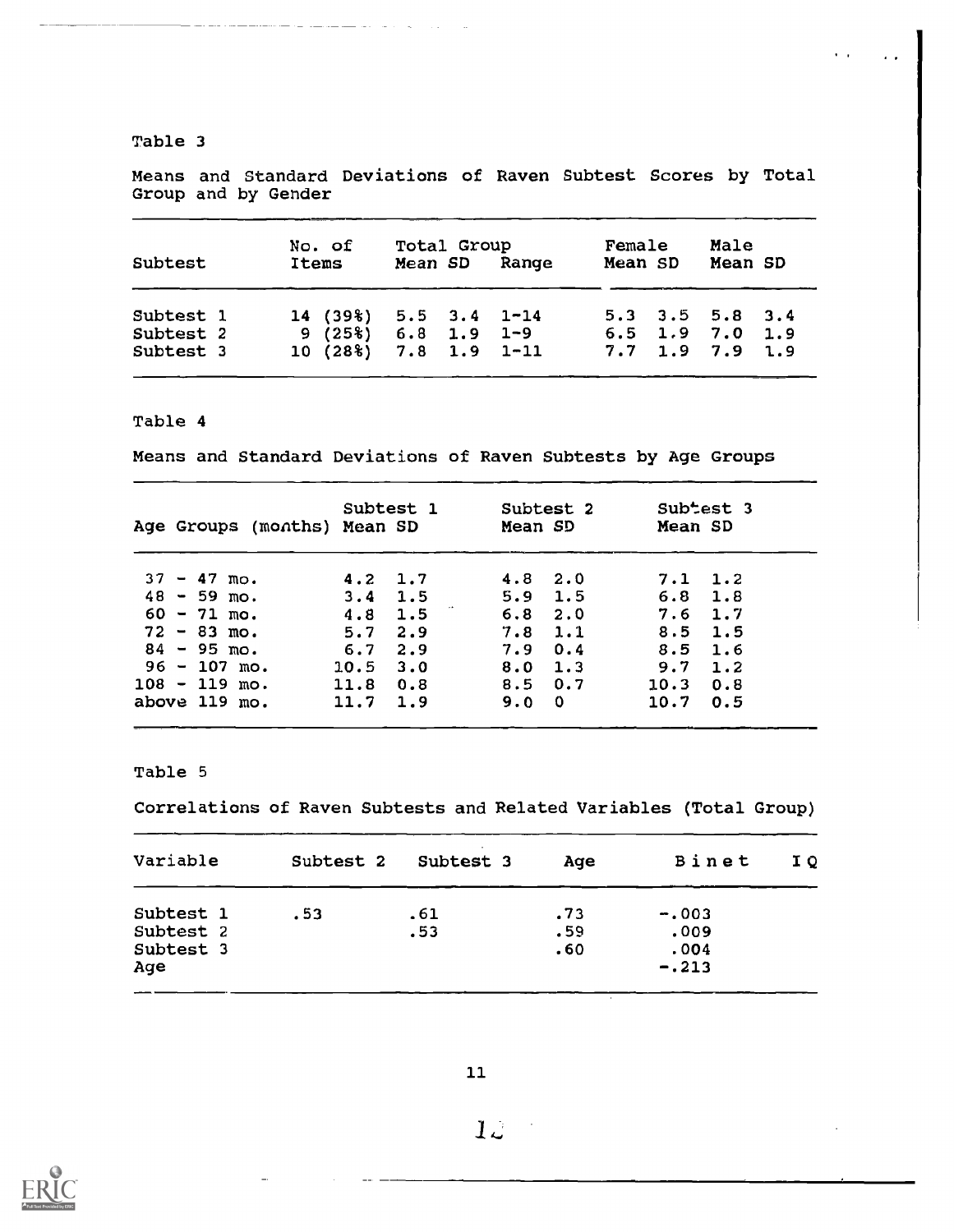$\mathbf{r} \in \mathbb{R}^{d \times d}$ 

Variable Subtest 1 Subtest 2 Subtest 3 Age Binet IQ Subtest 1 1.0 .53 .61 .73 -.003

Binet  $IQ$  .  $05$  .  $13$  -.  $02$  -.  $07$  1.00

Subtest 2 .53 1.00 .53 .59 .009 Subtest 3 .59 .56 1.00 .60 .004 Age 1.74 .56 .61 1.00 -.21

Correlations of Raven Subtests, Age, Binet IQ (Females above and Males below the diagonal)

### Table 7

Partial Correlations of CPM Subtests and Binet IQ Controlling for Age

| Variable               | Subtest 2 | Subtest 3 | Binet IQ   |  |
|------------------------|-----------|-----------|------------|--|
| Subtest 1              | .17       | .40       | .24        |  |
| Subtest 2<br>Subtest 3 |           | .21       | .13<br>.16 |  |

## Table 8

 $\mathcal{L}$ 

Partial Correlations of Raven Subtests Gender. Controlling for Age (Females above, Males below the diagonal)

| Variable  | Subtest 1 | Subtest 2 | Subtest 3 |  |
|-----------|-----------|-----------|-----------|--|
| Subtest 1 | 1.0       | .10       | .46       |  |
| Subtest 2 | .24       | 1.00      | .51       |  |
| Subtest 3 | .33       | .28       | 1.00      |  |
|           |           |           |           |  |

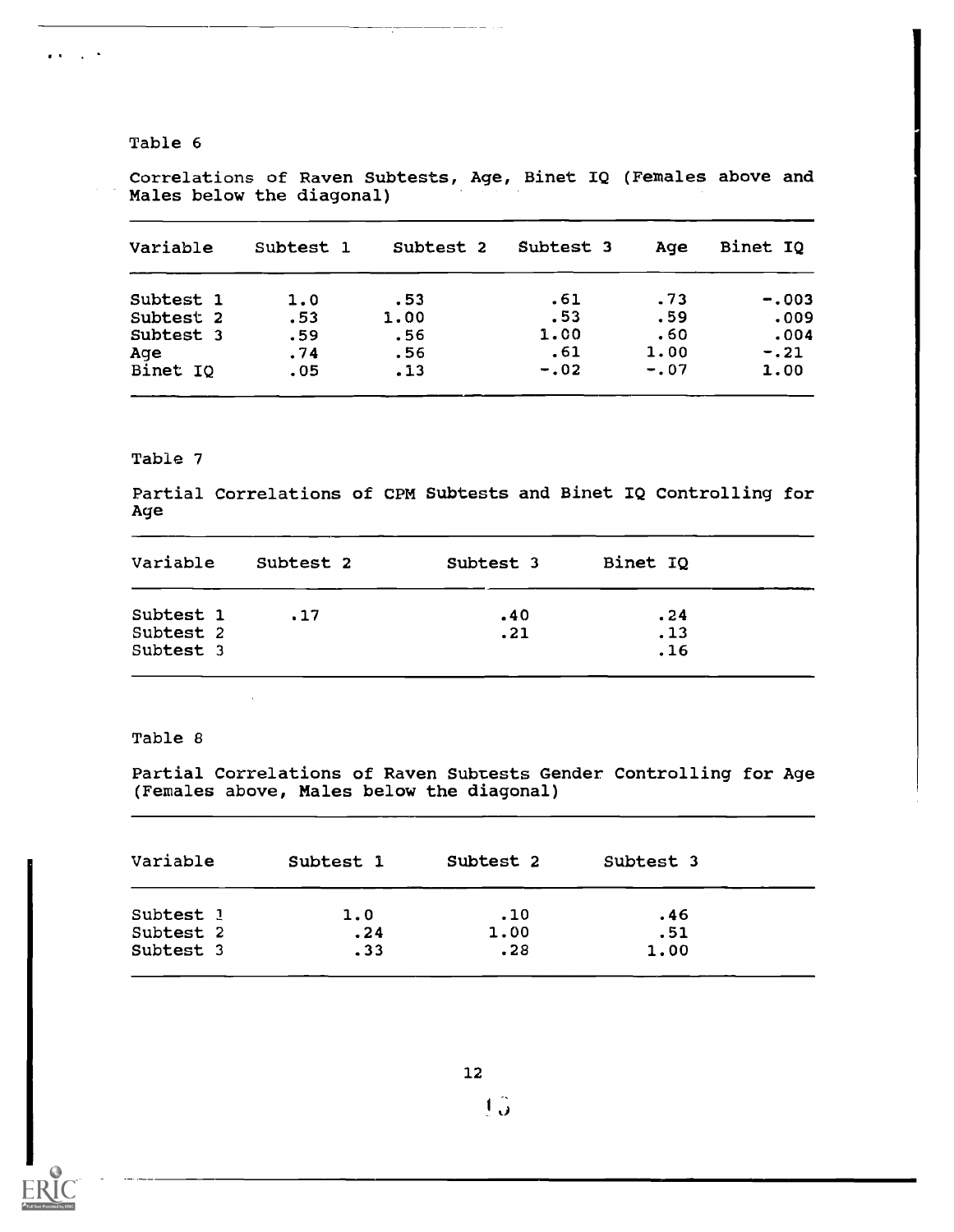$\hat{\mathbf{r}}$ 

Mean Ages of Students who Scored'at the Upper and Lower End of the Range of Raven Raw Scores For Each Subtest

 $\ddot{\phantom{a}}$ 

|           | Upper End of the Range Lower End of the Range |                                       |
|-----------|-----------------------------------------------|---------------------------------------|
| Subtest 1 | 12-14 items correct                           | 1-2 items correct                     |
|           | $N = 34$                                      | $N = 26$                              |
|           | Age Range 64-137 mo.<br>$M = 138$ mo.         | Age Range 40-84 mo.<br>$M = 58.2$ mo. |
|           | $SD = 26.0$                                   | $SD = 10.2$                           |
|           | IQ Range 121- >164<br>$M = 138$               | IQ Range 121- >164<br>$M = 139$       |
|           | $SD = 13.5$                                   | $SD = 15.3$                           |
|           |                                               |                                       |
| Subtest 2 | <b>9 items correct</b>                        | $1-3$ items correct                   |
|           | $N = 36$                                      | $N = 21$                              |
|           | Age Range 58-137 mo.                          | Age Range 42-66 mo.                   |
|           | $M = 92.6$ mo.                                | $M = 51.7$ mo.                        |
|           | $SD = 23.9$                                   | $SD = 7.2$                            |
|           | IQ Range 122- >164                            | IQ Range 120- >164                    |
|           | $M = 141$                                     | $M = 139$                             |
|           | $SD = 12.8$                                   | $SD = 13.8$                           |
| Subtest 3 | 10-11 items correct                           | 1-4 items correct                     |
|           | $N = 35$                                      | $N = 22$                              |
|           |                                               |                                       |
|           | Age Range 58-137 mo.<br>$M = 95$              | Age Range 42-92 mo.<br>$M = 57.5$     |
|           | $SD = 24.9$                                   | $SD = 12.0$                           |
|           |                                               |                                       |
|           | Range $121 - 164$<br>IQ<br>$M = 140$          | $IQ = Range 122 - 159$<br>$M = 140$   |
|           | $SD = 13.2$                                   | $SD = 12.6$                           |
|           |                                               |                                       |